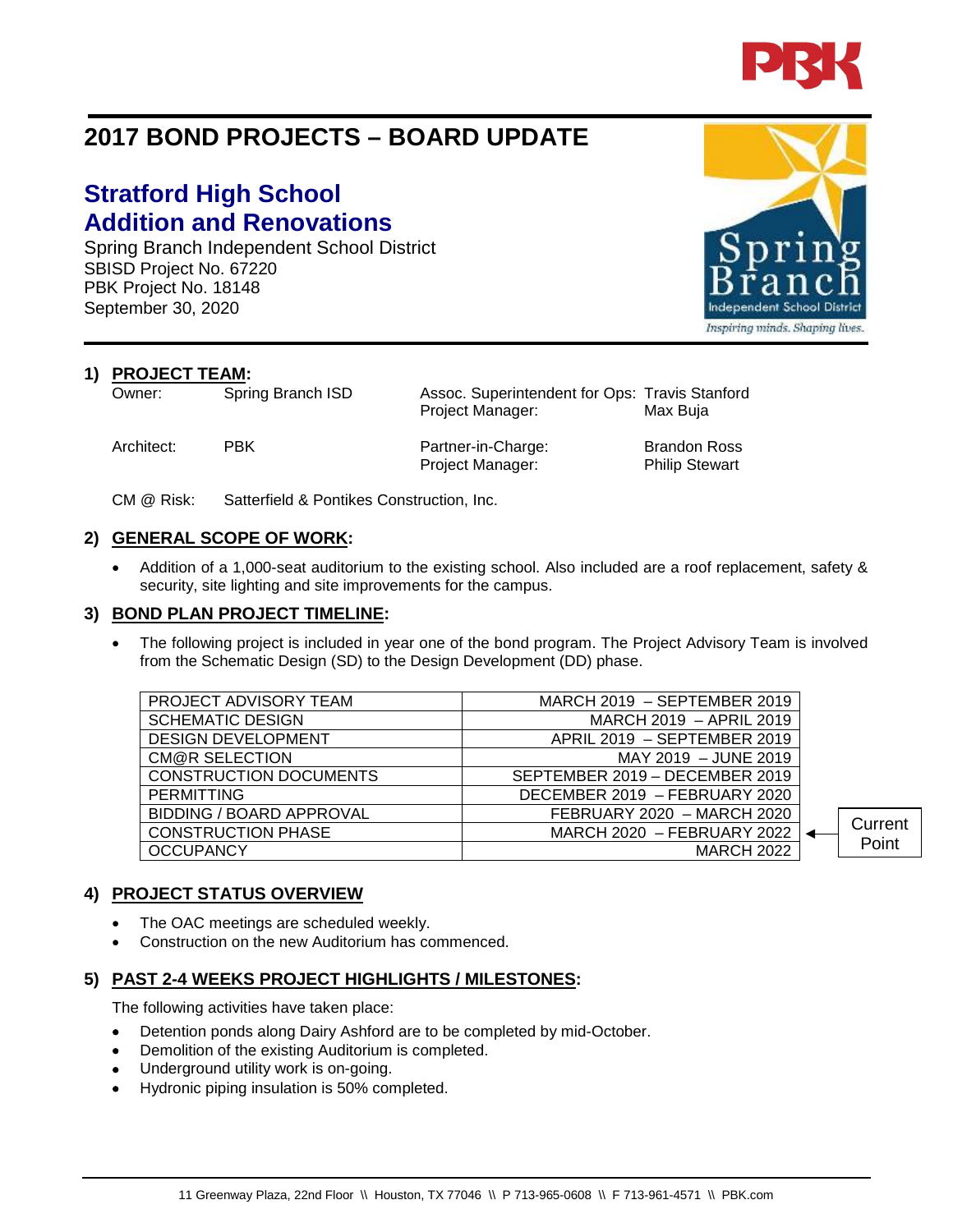

#### **6) NEXT 2-4 WEEKS PROJECT HIGHLIGHTS / MILESTONES:**

- Building Pad is on-going.
- Drilling for 90+ piers of the auditorium has started 09/30/20.
- Grade beams to follow after piers are drilled and poured.

## **7) PHOTOGRAPHS:**

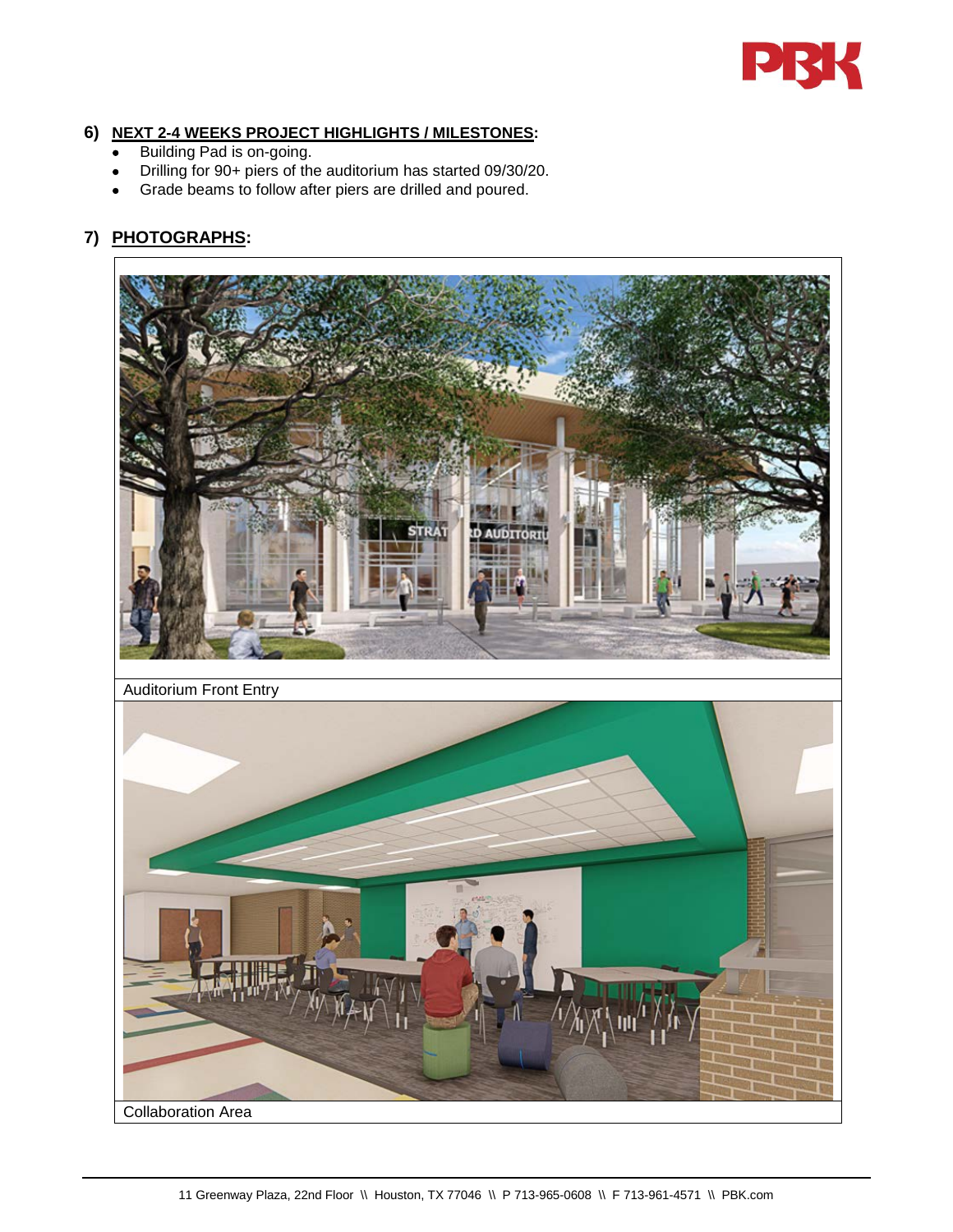

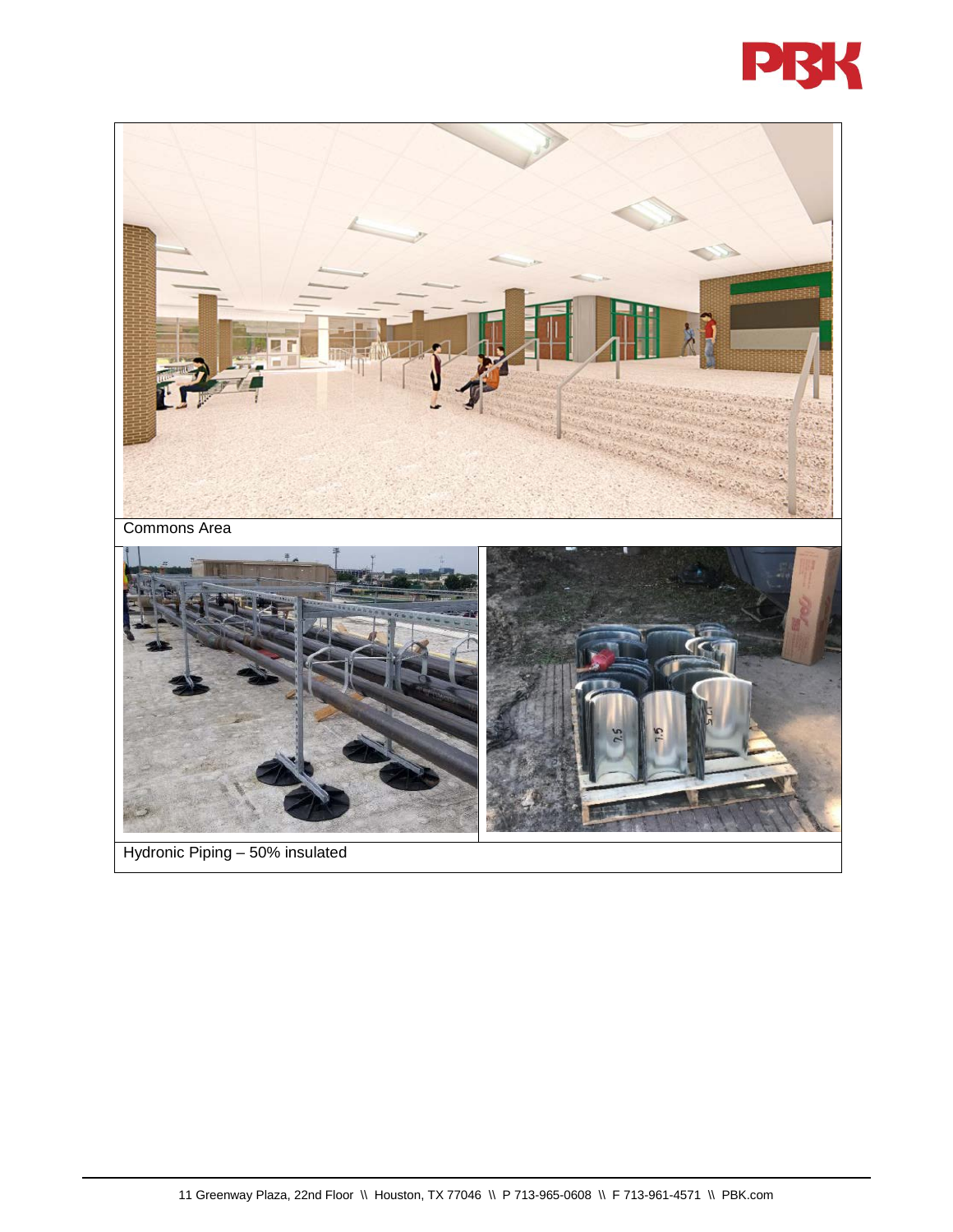



Excavation and trenching for the underground utility work are on-going.